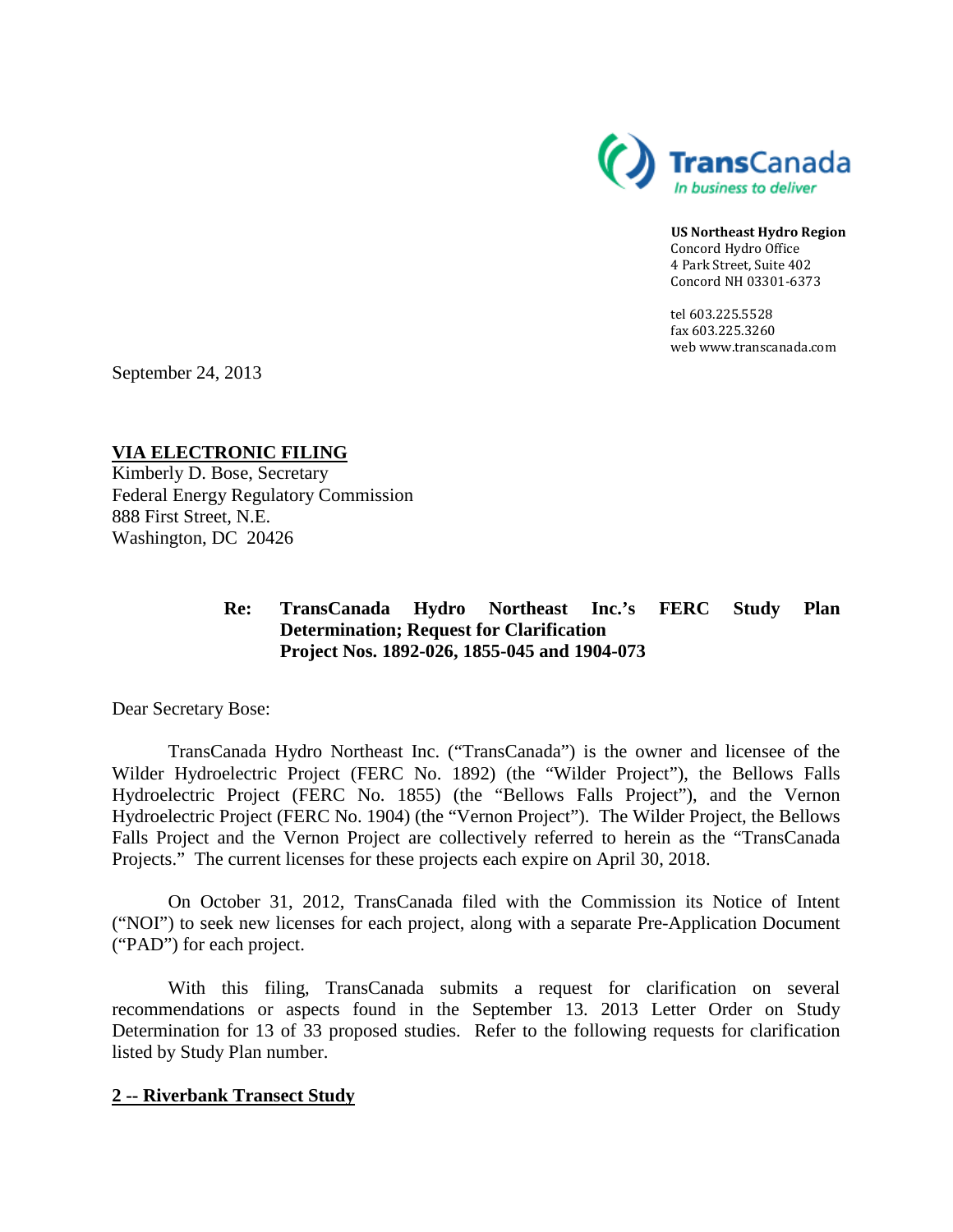Kimberly D. Bose, Secretary August 14, 2013 Page | 2

> 1. **Monitoring Frequency:** TransCanada did not specifically define the flow value that would trigger a high-flow event survey (section 5.9  $(b)(6)$ ). Therefore, for the purposes of this study, we recommend that TransCanada define a "high-flow event" as follows: a flow greater than 35,000 cfs at Wilder, 44,000 cfs at Bellows Falls, and 49,000 cfs at Vernon.

*TransCanada wishes to discuss this recommendation with FERC Staff in so far as these flows typically occur in relation to Spring runoff after which monitoring has been proposed. We may not be able nor is it necessarily prudent to evaluate conditions until after runoff subsides. Our concern is this may not occur until after 15 days. Therefore this should apply outside offspring runoff situation. Secondly, what if similarly high flows [above these triggers] occur more than once in the study year? Are we required to examine shorelines after similar repetitive level events?*

- 2. **Transect Site Selection below Vernon:** we recommend that TransCanada modify the study plan to include one of the transect locations at the large erosion monitoring site that is currently the subject of biennial monitoring below Vernon dam. TransCanada should also use the results of past monitoring to analyze erosion at this site. *TransCanada had intended to include this location in its monitoring program. We seek clarification that site would be 1 out of 20 sites. The site is also largely affected, both historically and continually by FL project in terms of normal operation of its two downstream hydroelectric projects. TransCanada would need to understand whether or not FERC has required this location to also be studied by FL and how we will be able to acquire FL operational data to perform the study.*
- **3. Monitoring Survey Methods:** Regarding NHDES' request for more information on survey methods to capture bank areas with notching and undercutting, *we note* that a standard survey practice is to perform offsets from a point that can be collected, or to collect a survey shot directly on the ground with the survey prism. Both of these techniques *would be appropriate* for notched or undercut areas. *TransCanada seeks clarification as to whether or not we should consider this comment to be formal recommendation that would require using offsets to survey bank areas with notching*

## **4 -- Hydraulic Modeling Study**

*and undercutting.*

**Velocity Measurements, Calibration, and Verification:** we recommend TransCanada consult with NHDES and FWS to determine the appropriate number and locations of the velocity transects and the appropriate range of calibration flows. TransCanada should file, within 90-days of the date of this letter, and for Commission approval, the proposed transect locations and calibration flows along with any comments on the proposal by NHDES and FWS. If TransCanada does not adopt a recommendation, that filing should include TransCanada's reasons based on project-specific information.

*TransCanada understand the concerns NHDES and FWS have stated as follows:*

*a. TransCanada failed to specify the number and location of transects at which TransCanada would actually measure velocity for comparison to predicted velocities.*